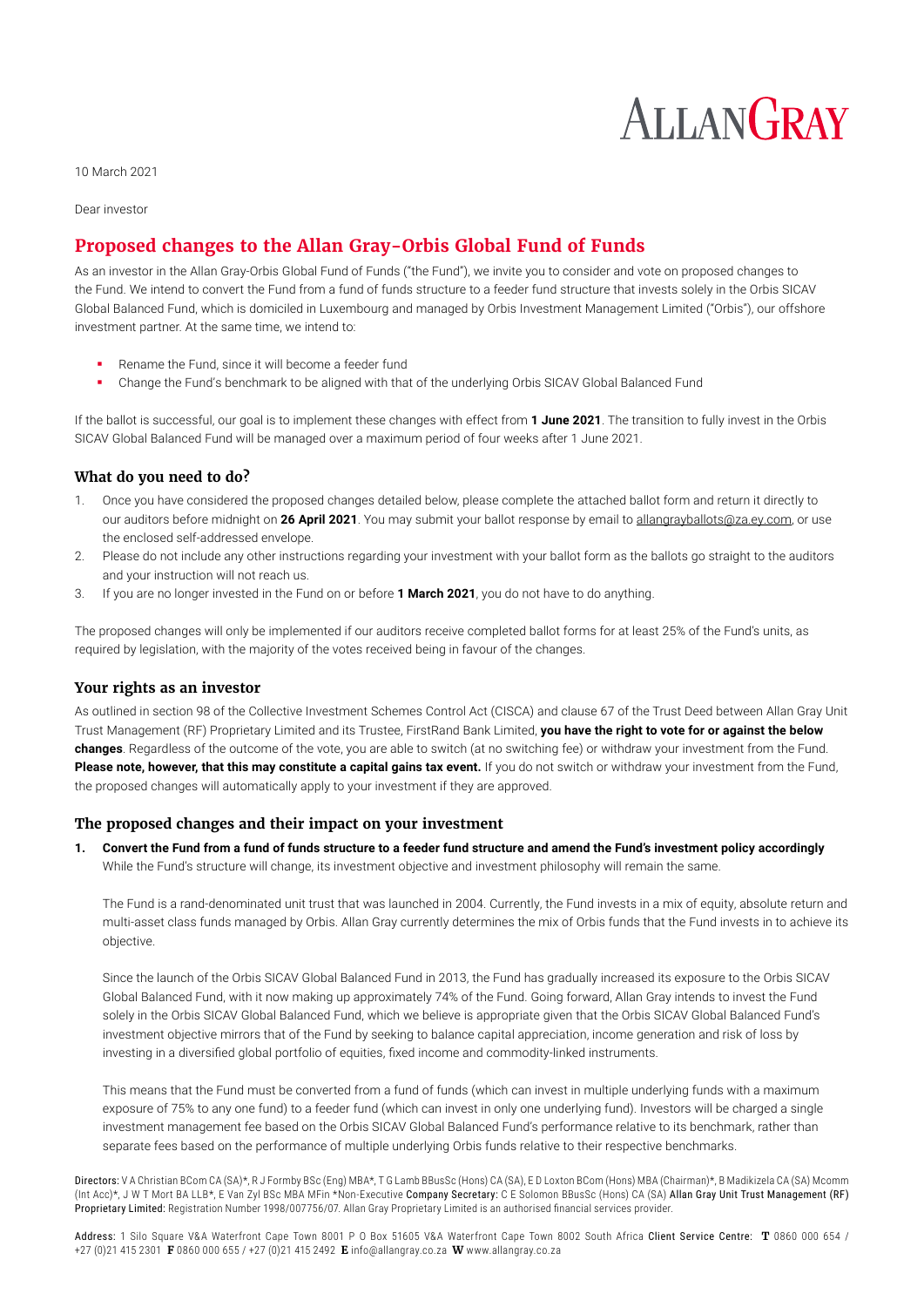# **ALLANGRAY**

Investing solely in the Orbis SICAV Global Balanced Fund effectively transfers full responsibility for asset allocation from Allan Gray to Orbis. We believe that Orbis is well equipped to assume the responsibility for the Fund's asset allocation given that they are already responsible for picking the underlying global assets and have successfully developed a track record in asset allocation.

#### **2. Rename the Fund in line with the conversion**

The Fund's name will change from the Allan Gray-Orbis Global Fund of Funds to the Allan Gray-Orbis Global Balanced Feeder Fund.

#### **3. Change the Fund's benchmark to reflect that of the Orbis SICAV Global Balanced Fund**

The Fund's benchmark will change from 60% FTSE World Index, with gross dividends reinvested, and 40% JP Morgan Global Government Bond Index, to the Orbis SICAV Global Balanced Fund's benchmark of 60% MSCI World Index, with net dividends reinvested, and 40% JP Morgan Global Government Bond Index.

When the Fund was launched, the FTSE World Index was the most representative benchmark for the investable universe of global equities, but the MSCI World Index is now considered by most global equity managers to be a more appropriate benchmark. The change from gross to net dividends reinvested also better reflects the fact that investors would typically be subject to dividend withholding taxes, both in the Fund and if invested in the securities that constitute the benchmark.

## **Summary of the proposed changes**

### **Table 1: Summary of the proposed changes to the Fund**

|                           | Current                                                                                                                                                                      | Proposed                                                                                                                                                                     |
|---------------------------|------------------------------------------------------------------------------------------------------------------------------------------------------------------------------|------------------------------------------------------------------------------------------------------------------------------------------------------------------------------|
| <b>Structure</b>          | Fund of funds investing in a mix of Orbis funds, including the<br>Orbis SICAV Global Balanced Fund                                                                           | Feeder fund investing only in the Orbis SICAV Global<br><b>Balanced Fund</b>                                                                                                 |
| Name                      | Allan Gray-Orbis Global Fund of Funds                                                                                                                                        | Allan Gray-Orbis Global Balanced Feeder Fund                                                                                                                                 |
| <b>Benchmark</b>          | 60% FTSE World Index, with gross dividends reinvested, and<br>40% JP Morgan Global Government Bond Index                                                                     | 60% MSCI World Index, with net dividends reinvested, and 40%<br>JP Morgan Global Government Bond Index                                                                       |
| Annual management<br>fees | Allan Gray does not charge an annual management fee, but is<br>paid a marketing and distribution fee by Orbis.<br>Orbis charges annual management fees within the underlying | Allan Gray does not charge an annual management fee, but is<br>paid a marketing and distribution fee by Orbis.<br>Orbis charges annual management fees within the underlying |
|                           | Orbis funds. Each fund's fee is calculated based on that fund's<br>performance relative to its own benchmark.                                                                | Orbis SICAV Global Balanced Fund based on the fund's<br>performance relative to its benchmark.                                                                               |

If you have any questions, or require assistance or additional information, please contact your financial adviser, our Client Service Centre on 0860 000 654 or email info@allangray.co.za.

Yours sincerely

Vænt

Tamryn Lamb Head: Retail Distribution

Directors: V A Christian BCom CA (SA)\*, R J Formby BSc (Eng) MBA\*, T G Lamb BBusSc (Hons) CA (SA), E D Loxton BCom (Hons) MBA (Chairman)\*, B Madikizela CA (SA) Mcomm (Int Acc)\*, J W T Mort BA LLB\*, E Van Zyl BSc MBA MFin \*Non-Executive Company Secretary: C E Solomon BBusSc (Hons) CA (SA) Allan Gray Unit Trust Management (RF) Proprietary Limited: Registration Number 1998/007756/07. Allan Gray Proprietary Limited is an authorised financial services provider.

Address: 1 Silo Square V&A Waterfront Cape Town 8001 P O Box 51605 V&A Waterfront Cape Town 8002 South Africa Client Service Centre: **T** 0860 000 654 / +27 (0)21 415 2301 **F** 0860 000 655 / +27 (0)21 415 2492 **E** info@allangray.co.za **W** www.allangray.co.za